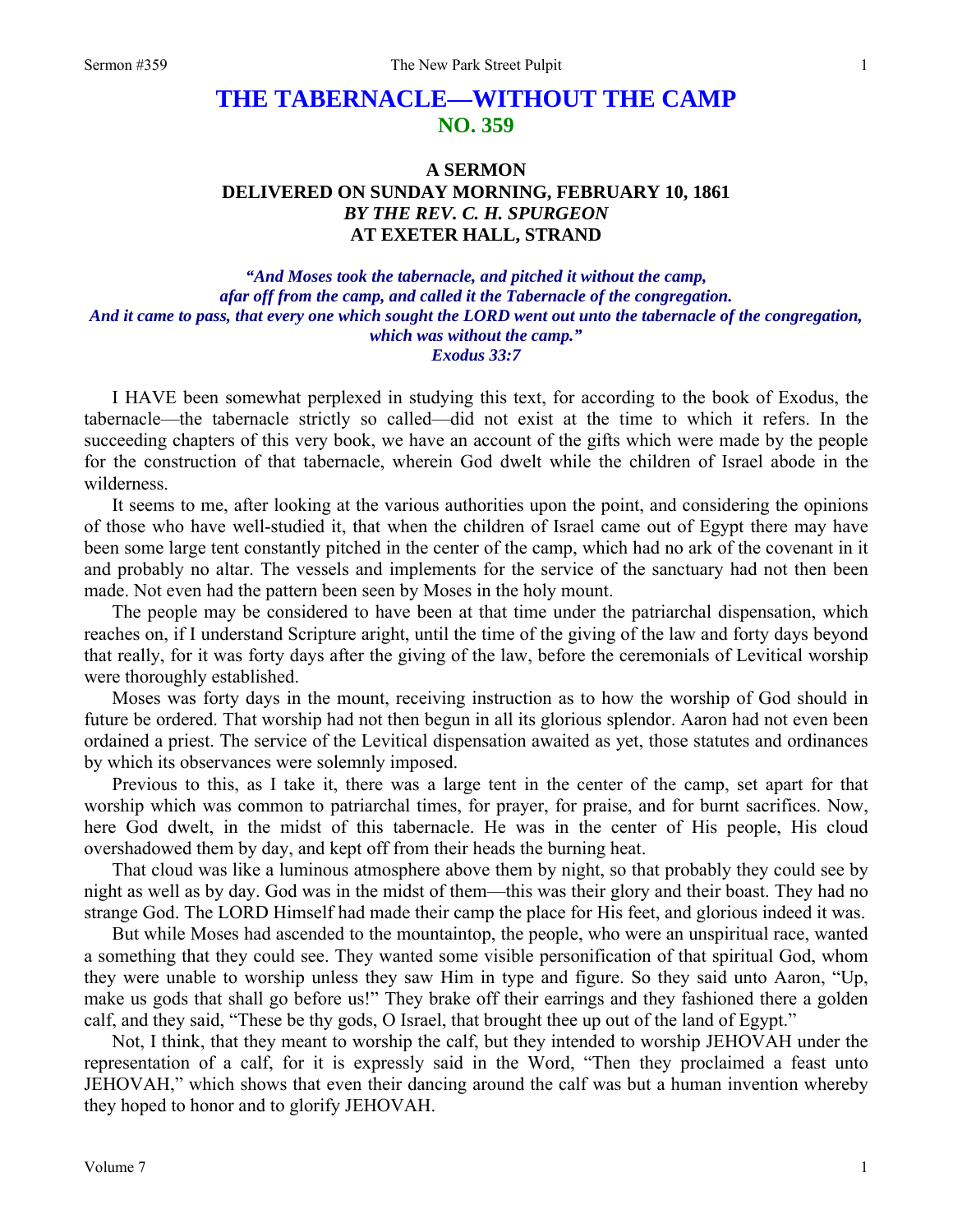But they vexed the Holy One unto anger, and they grieved His Holy Spirit so that He went forth from the midst of them. He would not acknowledge the camp any more as being the place where He could dwell. A voice might have been heard in heaven, "Let us go hence." The holy God could not abide any longer in the central spot of a camp so defiled by sin.

The pillar of cloud moved and Moses bade the proper officers lift up the sacred tent. They carried it up the side of the hill. Justice was about to take away from the people the presence of God, but Mercy stopped its march. Mercy seemed to say, "Though God cannot abide in the midst of the people, yet He will not go very far from them."

So He stayed upon the hillside, and there was the tabernacle pitched, afar off from the people, yet not so far but that they could know that God was there—not so far but that they who "sought the Lord" might reach the tabernacle at an easy distance. This, I say was intended to teach the people that God did not recognize their camp as being any longer His dwelling place, because human invention had stained His worship and laid His honor in the dust.

What use are we to make of this very significant incident? Give heed, men and brethren, I beseech you. This is just the position, I take it, of God's tabernacle at the present hour. They that seek the Lord must go out from the camp and from the congregation, and if they would commune with the Most High, they cannot do it in the camps of even the religious and professing world. They must, like the Master, go forth without the camp, bearing His reproach.

The day *will* come in which we shall be able to have fellowship with God in the camp, when the tabernacle of the Lord shall be among men, and He shall dwell *among* them. But that time is not yet. *Now* His tabernacle is out of the camp and away from men. Those who would follow Him must be separate, must come out from the mass, must be distinct, and set apart, in order to be recognized as the sons and the daughters of the Lord God Almighty.

There are three points upon which I shall enlarge this morning. The first will be, that *outside the camp is the place for true seekers of God.* Secondly, that *this going forth from the camp will involve some considerable inconvenience*. And thirdly, I shall *earnestly exhort you, as God shall help me, if you are seeking God*, *to take care that you go without the camp*, afar off from the camp, according to His Word.

**I.** First, then, they who seek the Lord must, at this day, as in the time of the narrative we have just read, GO WITHOUT THE CAMP.

It is scarcely necessary for me to say that no man can be a true seeker of God who has anything to do with the camp of the *profane*. We must take care that our garments are entirely clean from those lusts of the flesh and those blasphemies of the ungodly. It will be impossible for you, O seeker, ever to have communion with God while you have fellowship with Belial. You can not go to the synagogue of Satan and to the synagogue of God at the same time. You will be an arrant fool if you shall attempt it—you will be mad if you shall persevere in the attempt—you will be something more than lost if you hope to be saved while you continue in so estranged a state.

God will not allow us to do as the old Saxon king did, who set up his old gods in one part of the church, and hung up the crucifix in another, hoping that by having two strings to his bow, he might make sure to be safe. Other religions may be tolerant, but the religion of Christ knows no tolerance with regard to error. Before God's ark, Dagon must fall. Dagon may be content for God's ark to stand, if he may stand too, but the ark of God knows of nothing but an absolute supremacy for itself and a total destruction of all other gods.

Either you must serve God or mammon. No compromise must be attempted. It will be considered as an audacious blasphemy of God. Come out, then, if you would be saved. Come out from the herd of sinners, leave the godless and the Christless generation, for in that camp there will be no possibility of fellowship with God.

Again, we must as much come out from the camp of the *careless* as from the camp of the profane. The largest company in the world is not that of the profane, but of the thoughtless—not those who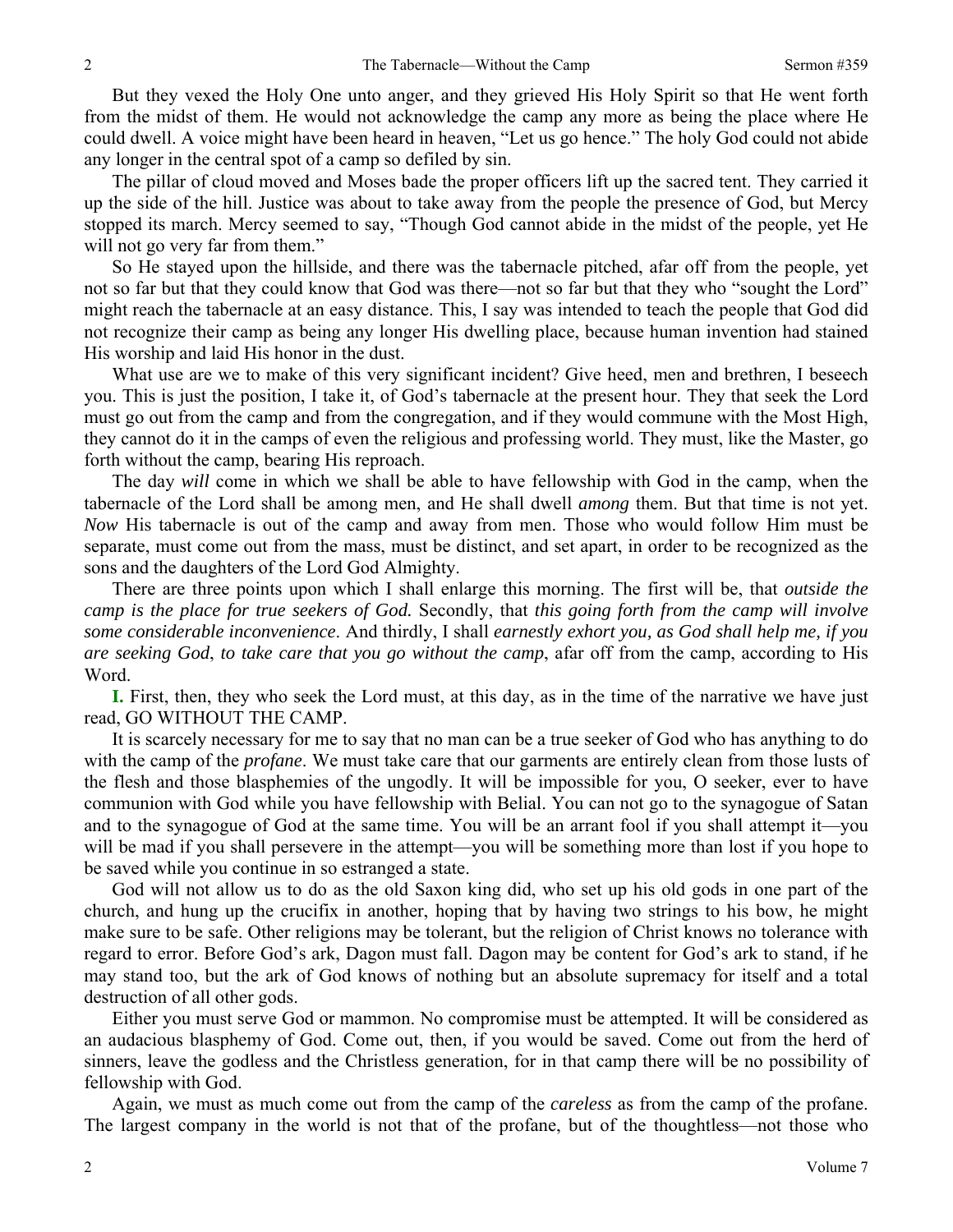3

*oppose*, but those who *neglect* the great salvation. For every man who is openly an antagonist of truth, there are probably a thousand men who care neither for truth nor error. The Sadducees still remain a very numerous body—men who are content to live as they list, holding really and secretly within them certain evil thoughts, but still willing to go with the crowd, and to be numbered with the followers of Christ.

Ah, if you would see the face of God, my hearer, you must come out from among the giddy, thoughtless throng. It is not possible for you to worship Him who bore the cross, while you shall be mingling in the amusements of the world and toying with the charms of the flesh. Come you out from among them, be not numbered with them. Let your conduct and conversation distinguish you at once from them.

Let it be seen that you also are with Jesus of Nazareth. Let none mistake you for a mere bystander, a simple looker-on, but let all know that you are one of His disciples, because your speech betrays you. Oh, I do again repeat it, let none think that in the camp of the negligent, the thoughtless, those who count it enough to be moral before man, but who never think of God—let none think that salvation is to be found *there.*

But we must go further than this. If a man would have fellowship with God, he must go even out of the camp of the *merely steady, sedate, and thoughtful.* For there be multitudes whose thoughts are not God's thoughts and whose ways are not His ways, who are in every respect conformed outwardly to the laws of God and who rigidly observe the customs of upright society—who *think*, and therefore abhor the trifles of the world—who do sit down and meditate, and therefore understand the hollowness of this present life, but who, notwithstanding, have never learned to set their affections on things above. Though they are not as foolish as to think that the shadows of this world are a substance, yet have they never sought eternal realities.

You must come out from these, for except your righteousness exceeds theirs, you shall not be saved. Unless there shall be something more in you than in the merely steady, respectable, and outwardly moral, you shall never know the peace-speaking blood of Christ, nor enter into the "rest which remaineth for the people of God."

Up! Get you hence. Get you away from them. It is not enough to leave the Amalekites, you must leave even the hosts of Moab, brother though Moab may seem to be to the Israel of God.

We must draw yet another line, more marked and distinct than this. He that would know anything of God aright must even come out of the camp of the *merely religious*. See them how they go to their church. What for? Frequently to show their finery and often to be seen of their friends. See many as they go to chapel and what for? It is their custom, it is their habit.

They sing as God's people sing, they appear to take a holy delight in the worship of the Most High. They bow as God's people bow when they pray—nay, they do more—they sit at the Lord's table and appear to know somewhat of the joy which that ordinance affords. They come to baptism, they pass through the stream, and yet in how many cases they have a name to live and are dead!

Oh, it is one thing to attend to religion, but another thing to be in Christ Jesus. It is one thing to have the name upon the church book, but quite another thing to have it written in the Lamb's book of life. There is not a church under heaven that is quite pure. With all our care, with all our industry and watchfulness, we cannot prevent the sad fact. Hypocrites will mingle with the sincere, and the tares will be sown with the wheat. So I suppose it must be till the reapers come and gather the tares in bundles to burn.

I pray you let none of you think that you have taken out a patent for heaven when you have made a profession of your faith in Christ. That profession may be a lie. The conduct which springs from it may be but the result of custom. "Except a man be born of water and of the Spirit, he cannot enter into the kingdom of God. That which is born of the flesh is flesh," and only "that which is born of the Spirit is spirit."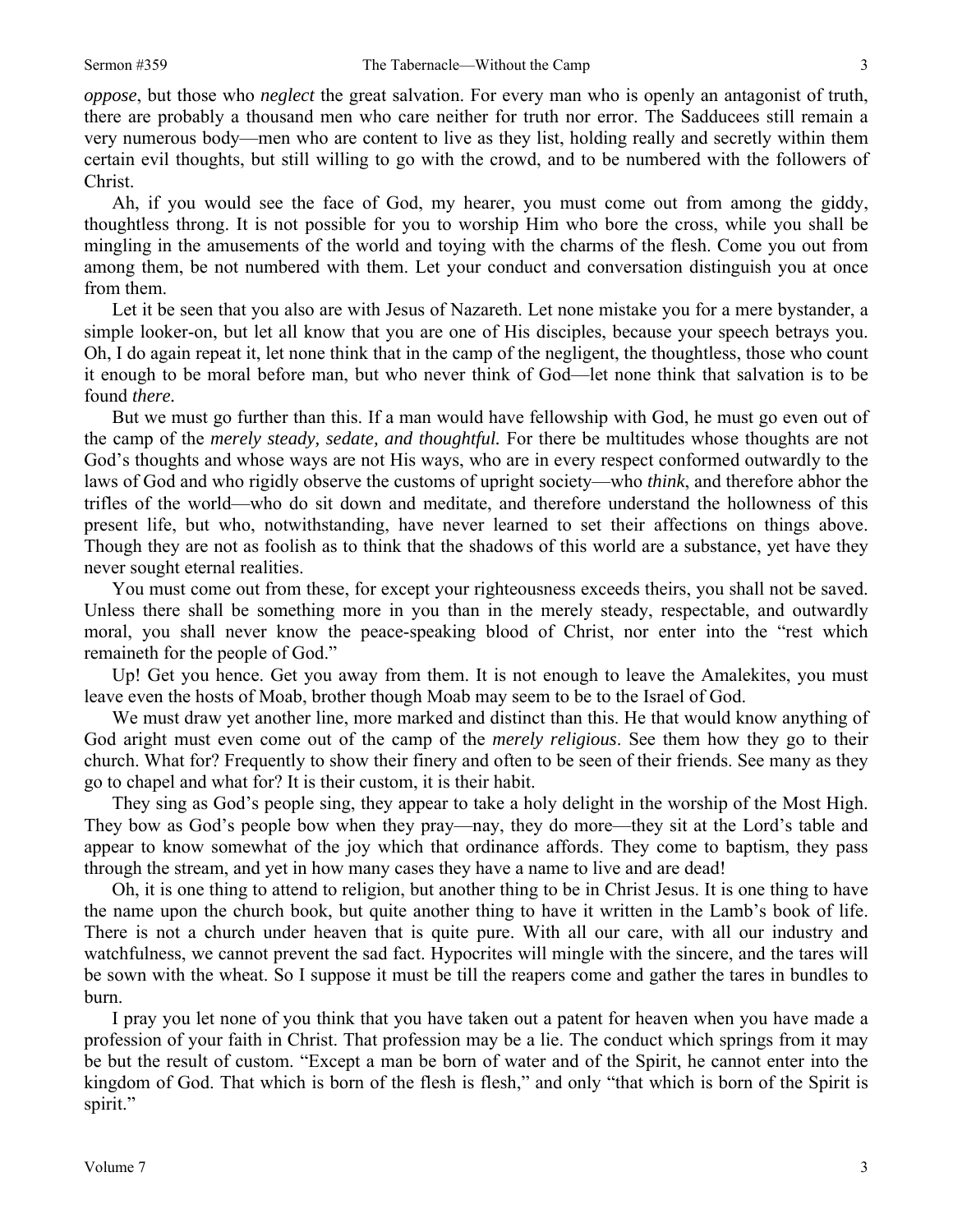Do you believe that one-tenth of the religion you see about you is sincere? What do we say then to the fact that when investigation has been made as to articles sold at shops, there is scarcely a single article in any trade which is not found to be adulterated? Whence comes this? If it were only some men who did this, and they were notorious, we might flatter ourselves that Christians are surely clear. But what if it grow into a custom!

When the fact comes out that in the most cases our articles of food are shamefully mixed, and that with poisonous ingredients in some instances, what are we to say? Can that religion which spreads over London—which seems to be adopted by almost everybody—can that be sound while it allows this thing to go on under its cover?

And have you not remarked the course of business? How often you must have noticed "astounding failures," and that, too, of men professedly religious. How do you sometimes see the most shameful fraudulent bankruptcies, and these are perpetrated by men who have occupied your pews and listened to your ministry? What does this teach us but that there is more glitter than there is gold, and that there may be much varnish and much paint where there is but little of the sound material of grace.

Oh, sirs, if half the religion of England were true religion, we should not be such a people as we now are. Give us but one man out of three of those who profess to be followers of Christ, sincerely His and thoroughly His, and how changed would this empire become, and what a different face would all the commercial relations of life bear to the eyes even of outward observers!

There is, it must be confessed, much delusion. I believe there is more sound godliness in England than ever there was since she was a nation, but yet as in the rolling of every chariot there is a cloud of dust, so is there mixed up with the advance of the Savior's kingdom that rolling cloud of dust hypocrisy and vain pretense.

Let us take heed to ourselves, then, that we go forth without the camp—that we are distinguished and separated, not merely from the irreligious, but from the religious too. That we are as separate even from the nominal church as we are from that people who profess not to know the Lord and are therefore cursed.

Here I am stopped by the question, But in what respect is a Christian to come out from all these and more especially to come out from the mere professors? I will tell you, brethren. There is occasion enough just now for the watchman to sound the notes of warning in your ears. The reason why the nominal church at the present time is not the place where the tabernacle is pitched, is that the church has adulterated the worship of God by the addition of human ceremonies. I shall not stay to indicate them, but I believe there is a great proportion of the worship of Christians in these days which is not warranted by the Word of God. We have made an advance beyond its plain letter and have added to the pure Word of God inventions of our own.

Now, in coming out from the church, we must leave all ceremonies behind us which are not absolutely taught in the Scriptures. We must shake our garment of every performance, however fair and admirable it may look, unless it has strictly the letter of divine inspiration to warrant it. Having done this in a church capacity, we must then come out from all the doctrines of the church which are not strictly Scriptural. We must leave behind us the dogmas of our creeds, if the creeds be not consistent with the Word of God.

We must dare to bear our testimony against all false teaching. We must take care that we share none of the blame of those men who keep back a part of God's Word, and therefore mar their ministry, and spoil its effect upon their hearers. We must come out from all the practices of the church which are not in accordance with God's Word. We must never plead the precedent of godly men for any act or thought which God Himself has not enjoined. Come right out. You have nothing to do with what even a Christian man might tolerate. You are to come straight out from the camp, and taking heed that you swerve not to the right hand or to the left, "Follow the Lamb whithersoever he goeth."

Take care, too, that you are not actuated by the motives of the nominal Christian. Many nominal Christians have, as the motives of their lives, the maintaining of appearance, the keeping up of the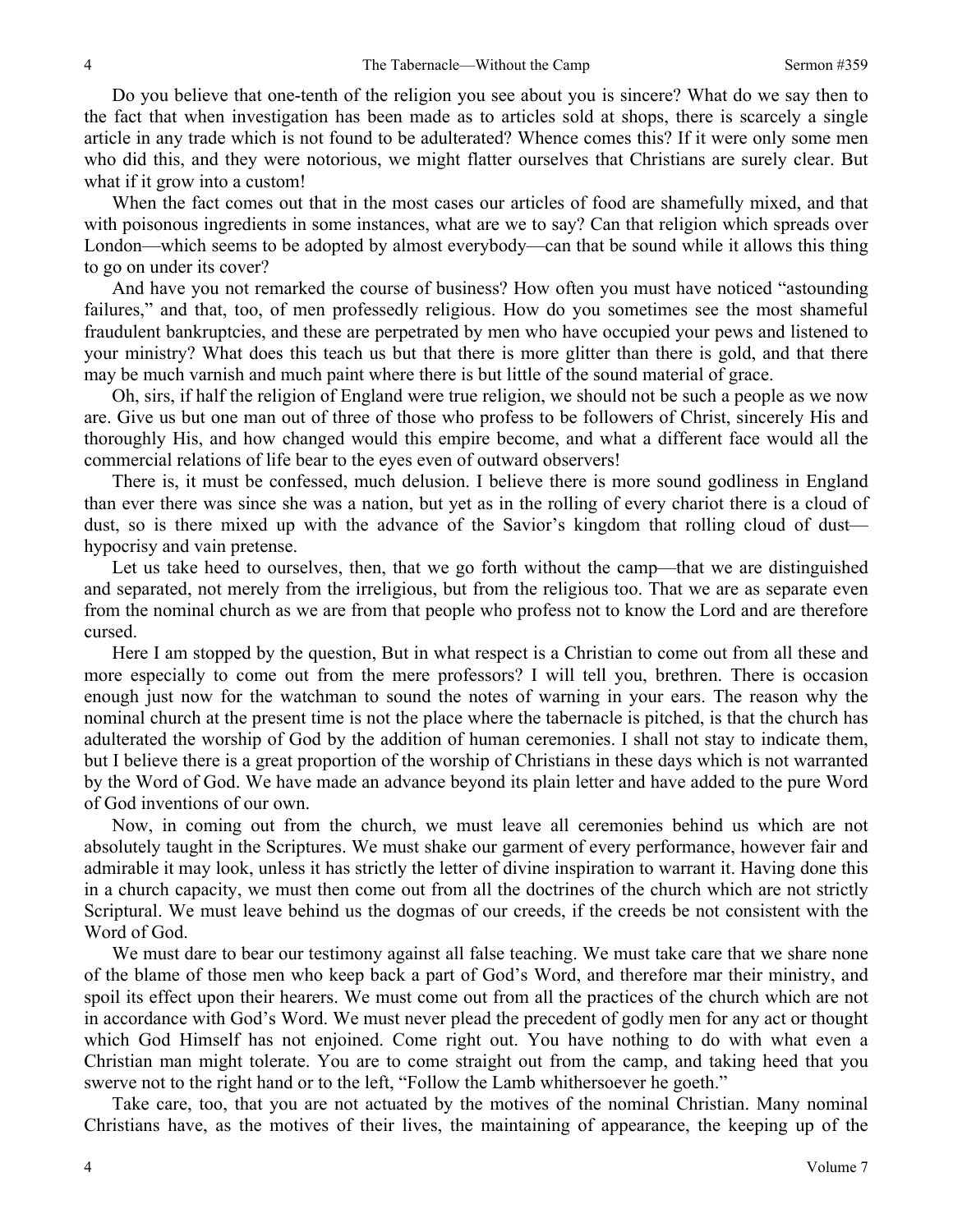respectable sham of godliness. Your conversation must be in heaven, your motive must be derived from heaven, and your life must be, not in profession, but in reality, "a life of faith upon the Son of God who loved you and gave himself for you."

In fine, to gather up all in one, if you would have true fellowship with Christ, you must come out from the camp and be devoted—your whole spirit, soul, and body—in the Lord's strength, entirely, perpetually, and continually to His service. You must say what many say with the lip, but what few can really feel in the heart, "For me to live is Christ, and to die is gain." Nothing short of this will be a true coming out of the camp. Nothing but this will give you that near and intimate relationship and communion with God after which every believer's soul is panting, and without which it cannot find repose.

**II.** Having thus tried briefly to describe the truth that outside of the camp is the place for seekers of God, I shall now take the second point, THIS GOING OUT OF THE CAMP WILL INVOLVE MUCH INCONVENIENCE.

Some try to get over the inconvenience in the way Joshua did, they think they will come out of the camp altogether and live in the tabernacle, and then there will be no difficulty. You know there are many pious minds, a little over-heated with imagination, who think, that if they never mixed with the world they could be holy. No doubt they would like to have a building erected in which they could live, and pray, and sing all day, and never go to business, nor have anything at all to do with buying and selling. Thus they think by going without the camp, they should become the people of God.

In this, however, they mistake the object of the Christian religion, "I pray not that thou shouldest take them out of the world, but that thou shouldest keep them from the evil." That were an easy, lazy subterfuge, for getting rid of the hard task of having to fight for Christ. To go out of the battle in order that you may win the victory is a strange method indeed of seeking to come off "more than conquerors!"

No, no, we must be prepared like Moses, to go into the camp and to come out of it—always to come out of it when we seek fellowship with God, but still to be in it—to be mixed up with it, to be in the midst of it doing the common acts of man, and yet never being tainted by its infection, and never having the spirit troubled by that sin and evil which is so rampant there. I counsel you, not that you should come out of the world, but that being in it, you should be so distinctly not of it, that all men may see that you worship the Father outside the camp of their common association and their carnal worship.

This will involve many inconveniences. One stands on the outset. *You will find that your diffidence and your modesty will sometimes shrink from the performance of duty's stern commands.* If you follow Christ, you must avow Him. The Master desires to have no secret disciples. If Christ be worth anything, He is worth avowing before the world, before men, before angels, and before devils. "Whosoever therefore shall be ashamed of me and of my words, in this adulterous and sinful generation; of him also shall the Son of man be ashamed, when he cometh in the glory of his Father with the holy angels."

You must be able to say distinctly, "I am not ashamed to avow that my heart is given to Jesus the crucified. As He espoused my cause publicly before a gazing world, so I espouse His. I His cross have taken, all else to leave, if it be necessary, that I may follow Him. He is my Lord, to Him I will submit. He is my trust, on Him I lean. He is my hope, for Him I look."

Do not try the plan which some are attempting of being Christians in the dark. Put on Christ. You know how the promise is made, "He that believeth and is baptized shall be saved." Do not shrink from the second part of the command. If you have believed, profess your faith in baptism. Be not ashamed of your Lord and Master. Know you not that the Lord has said, "He that with his heart believeth, and with his mouth confesseth, shall be saved"?

You must make the public confession. I know there is no merit in the confession, but still, is it not right?—is it not reasonable? How can you expect the blessing of God if you do not *what* Christ tells you, and do it not *as* Christ tells you? Come you out, wear His badge, bear His name, and say to the sons of men, "Let others do as they will, as for me and my house, we will, we must serve the Lord."

5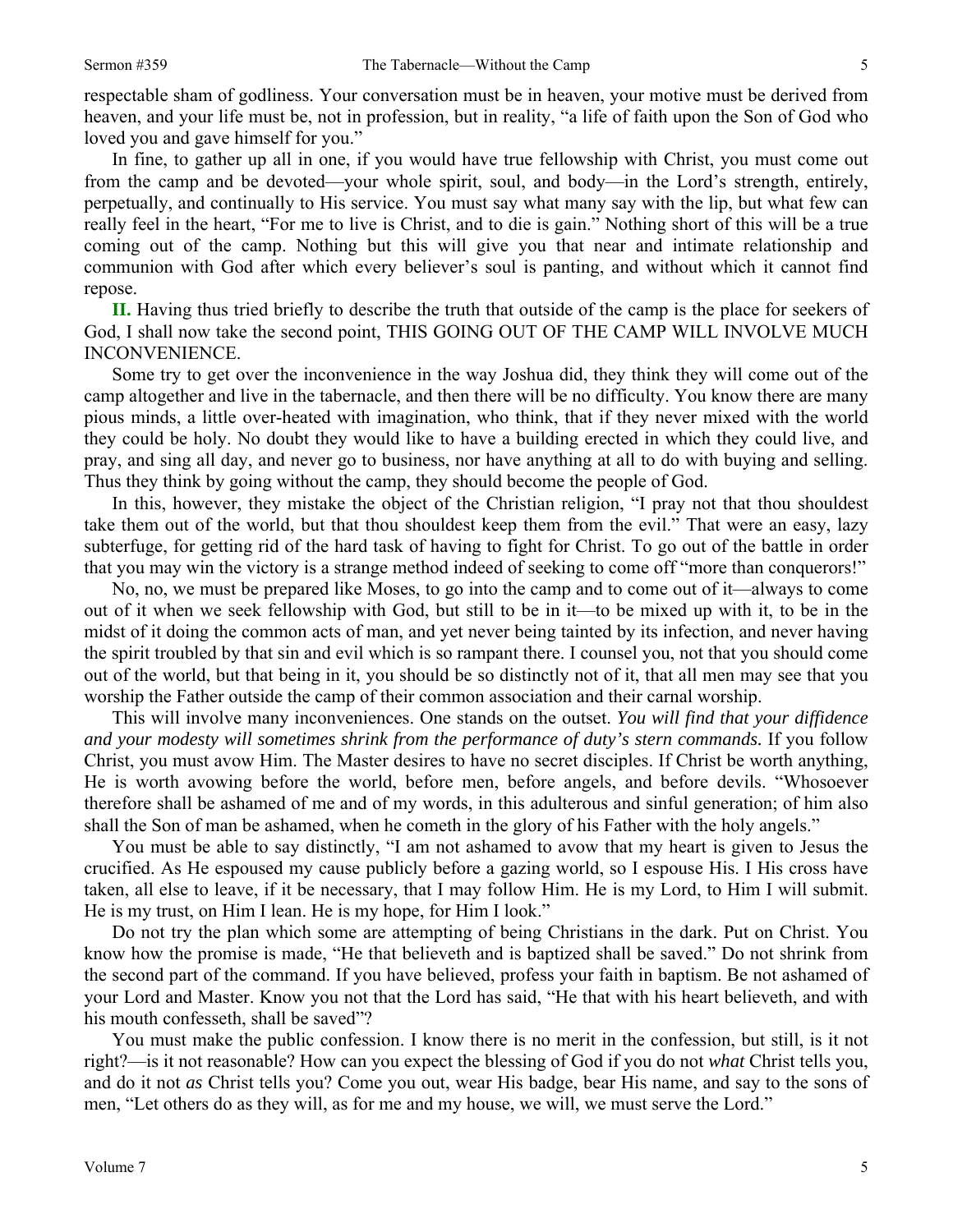When you have got over that difficulty, when your reserve has given place to a good confession, and you appear upon the stage of action, you will find that then your trouble begins. Perhaps when you go without the camp *you will lose some of your best friends*. Perhaps your mother may say she would not mind your serving Christ, but she wishes that you belonged to her denomination, while you feel that if you serve Christ at all, you must go just where He would have you go, and carry out to the letter all your Lord's will.

Some of your dearest companions may say, "Well, if you turn religious, certainly our acquaintance must cease. We should never agree and therefore we had better part." And some with whom you have to live will day after day put you to a sort of martyrdom before a slow fire, by giving you the trial of cruel mockings. You will find that many a tie has to be cut when your soul is bound with cords to the horns of the altar.

Can you do it? As Christ left His Father for you, can you leave all for Him? Do you know that text, and is it terrible to you, "If a man love father and mother more than me he is not worthy of me; and if a man love son or daughter more than me, he is not worthy of me"? Are you ready to carry out your convictions, come what may?

Should you turn back, would that be to rely upon the promise which David uttered, "When my father and mother forsake me then the LORD shall take me up"? You are not fit to be a disciple of Christ if you cannot take the like of this into the cost of following your Savior, and estimate it as a light affliction compared with the eternal weight of glory, which shall be given to them who faithfully serve Him and fully avow themselves His when others would turn them aside.

You will find too, when you go without the camp, *you will have some even professedly godly people against you.* It is one of the sorest trials that I know of in the Christian life to have godly men themselves censure you. "Ah!" they will say, when you are filled with the Spirit, and are anxious to serve God as Caleb did, with all your heart, "Ah! young man, that is fanaticism and it will grow cool by and by."

When you are called to some good work for your fellow men, they will tell you, "That is too bold a deed, too daring an act of enthusiasm." To say, "Whether any will follow me or not, here I go straight to battle and to victory"—this is the prowess of faith, and Christ requires it of every one of you. The godly will follow you by and by, when you succeed, but you must be prepared to go without them sometimes.

Look at young David. He knows that he is called to fight with Goliath, but his brothers say, "Because of your pride and the naughtiness of thy heart to see the battle art thou come." But David cares not. He brings back the bloody head of the giant and there is his refutation of their slander. Do you the same.

Be prepared to meet with cold-hearted Christians. You will have to stand alone and bear their sneer as well as the sneer of the world. You will have to endure their "judicious" remarks, and bear their sage cautions, and their serious suggestions against your being too bold and too hot. Let none of these things dismay you. Do your Master's will and do it thoroughly. Go the whole way with your Lord and Master, and you shall come to be had in reverence of them who sit at meat with you.

There is another inconvenience to which you will most surely be exposed, namely, *that you will be charged falsely*. Some will say, "You make too much of non-essentials." That is a thing I frequently hear—*non-essentials*! There are certain things in Scripture they tell us that are non-essentials and therefore they are not to be taken any notice of. Doctrinal views, and the baptism of believers, for instance, these are non-essential to salvation, and therefore, is the inference which follows according to the theory of some, we may be very careless about them.

Do you know, believer in Christ, that you are a servant? And what would you think of a servant should first wittingly neglect her duty, and then come to you and tell you that it is non-essential? If she should not light the fire tomorrow morning, and when you came down, she were to say, "Well, sir, it is non-essential. You won't die through the fire not being lit"—or if, when she spread the breakfast, there was no provision there but a crust of bread, and nothing for you to drink, what if she should say, "Well,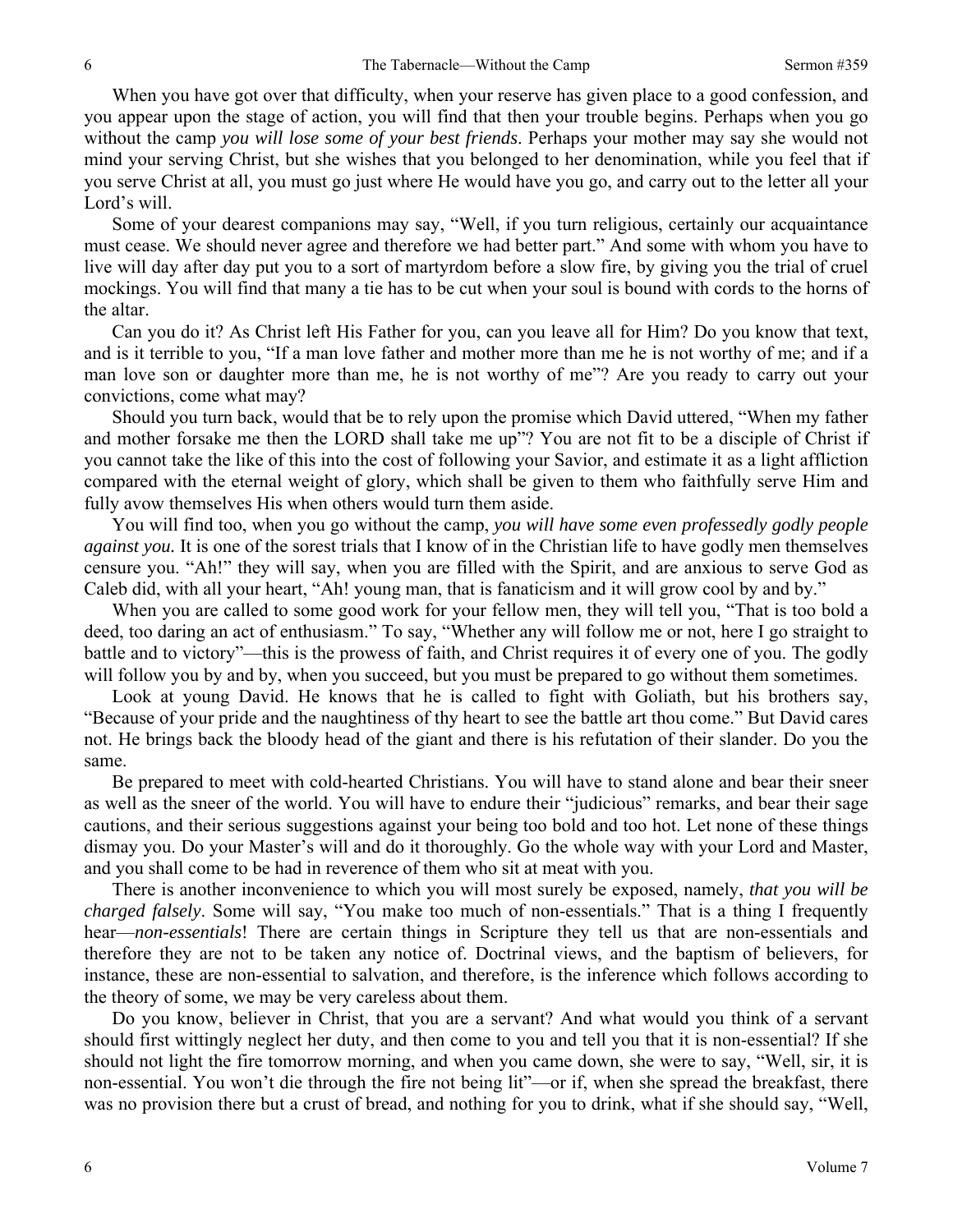sir, it is non-essential you know. There is a glass of water for you and a piece of bread, the rest is nonessential."

If you came home and found that the rooms had never been swept, and the dust was upon them, or that the bed had not been made, and that you could not take an easy night's rest, and the servant should say, "Oh! it is non-essential, sir, it is quite non-essential." I think you would find it to be non-essential for you to keep her any longer, but extremely essential that you should discharge her.

And what shall we say of those men who put aside the words of Christ, and say, "His precepts are quite non-essential"? Why, methinks because they are non-essential, they therefore become the testpoints of your obedience. If you could be saved by them, and if they were necessary to your salvation, your selfishness would lead you to observe them, but inasmuch as they are not necessary to your salvation, they become tests of your willingness to obey Christ.

If the Lord had left a record in His Word, "He that believeth and picks up a pebble stone shall be saved," I dare not neglect to pick up the pebble stone. And if I found that in Holy Scripture there were doctrines even of less value than the great points of our Christian religion, I should still think it were my duty to bow my judgment, and to turn my intellect to the reception of God's truth just as God sent it forth.

That idea about non-essentials is wicked and rebellious. Cast it from you. Go without the camp. Be particular in every point. To the tiniest jot and tittle seek to obey your Master's will, and seek His grace that you may walk in the way of His commandments with a perfect heart.

But then, if you do walk according to this rule, others will say, "*You are so bigoted*." Thus reply to them, "I am very bigoted over myself, but I never claim any authority over you. To your own Master *you* stand or fall, and *I* do the same." If it be bigotry to hold decisive views about God's truth, and to be obedient in every particular, as far as God the Spirit has taught me, if that be bigotry—all hail bigotry! most hallowed thing!

The thing called bigotry is that which inclines one man to bind another's conscience. The duty of all men is truly the same, but then I must not make my conscience the standard for another. It must be the standard for myself and I am not to violate it, "He that knoweth his master's will, and doeth it not, shall be beaten with many stripes." Take you heed, therefore, that you do His will when you know it.

But if another, not knowing His will, should reprove you, be you ready to give an answer to him that speaks to you with meekness and fear. But be not harsh with any man. You are not his master. Be not stern with those who differ from you, for you are not made the judge of mankind. You are not arbiter of right and wrong. Leave others to be as conscientious as yourself, and believe that a Christian man, though he may differ from you, is as much sincere in his difference as you are in your dissent from him.

Yet, be careful that no unhallowed charity compel you to lay down the weapons of your warfare. Be careful that Satan does not deceive you and make you charitable to yourself. Be charitable towards every other man, but never to yourself. Forgive every other man the injuries that he does, but forgive not yourself. Weep, lament, and sigh before God, and so may He ever help you thus to go forth without the camp.

With one other remark, I will leave this point about the inconveniences. If you follow Christ and come without the camp, *you must expect to be watched*. I have frequently noticed that when a member of our church does anything wrong, people will say, "There is your religion—a horrible thing!" If a person who scrupulously goes to church swears, nobody thinks anything of it, but if he is a Dissenter, "Oh! it is horrible!" Well! so it is I admit. But it shows that people expect those who dissent to be better than those who do not. I only wish their expectation could always be fulfilled.

If you profess to go without the camp, others will look for something extra in you—mind that they are not disappointed. They ought to expect it and I am glad they do expect it. I have heard some say, "I do not like to join the church because then there would be so much expected of me." Just so, and that is the very reason why you should, because their expectation will be a sort of sacred clog to you when you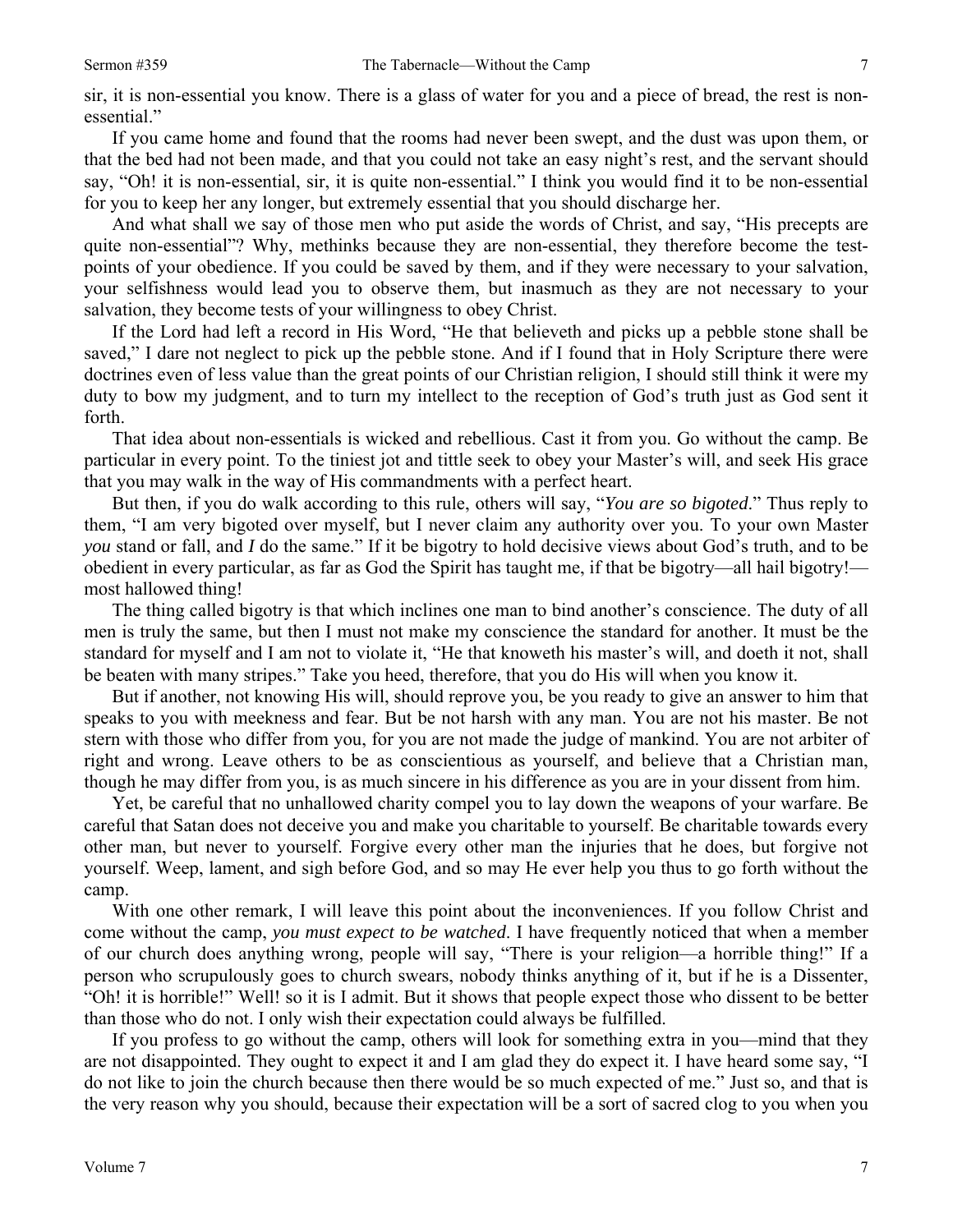are tempted, and may help to give impetus to your character and carefulness to your walk, when you know that you are looked upon by the eyes of men.

I wish to have the members of this church carefully watched by the ungodly. If you catch them tripping, notice it. If you see them going into sin, let it be spoken of. God forbid we should wish to conceal it. Let it come out. If we are not what we profess to be, the sooner we are unmasked the better. Only do judge fairly. Do judge the life of a professing Christian honestly. Do not expect perfection of him. He does not profess to be perfect, but he does desire to try to keep his Master's law, and to do to others as he would that they should do to him.

We would not say to the world, "Shut your eye." The eyes of the world are intended to be checks upon the church. The world is the black dog that wakes up Christ's slumbering sheep—ay, and that sometimes hunts them into the fold when otherwise they would be wandering upon the mountains.

Expect to be watched, professor. In the day when you say, "I will go without the camp to follow Christ," expect to be misrepresented. Expect that the dogs of this world will bark at you. They always bark at a stranger, and if you are a stranger and a foreigner, they must bark at you.

Expect, too, that they will watch your little slips, and let that be a check to you and make you pray each moment, "Lord, hold thou me up, and I shall be safe." I would that there could be trained in all our churches and places of worship, a race of men who would be really distinct—as much distinct from the professing church at large, as that church is from the ungodly world itself.

**III.** Now I come to use certain arguments, by which I desire EARNESTLY TO PERSUADE EACH CHRISTIAN HERE TO GO WITHOUT THE CAMP, TO BE EXACT IN HIS OBEDIENCE, AND TO BE PRECISE IN HIS FOLLOWING THE LAMB WHITHERSOEVER HE GOES.

I use first a selfish argument, it is to *do it for your own comfort's sake*. If a Christian can be saved while he conforms to this world, at any rate he will be saved so as by fire. Would you like to go to heaven in the dark, and enter there as a shipwrecked mariner climbs the rocks of his native country? Then be worldly, be mixed up with the people and remain in the camp.

But would you have a heaven below as well as a heaven above? Would you comprehend with all saints what are the heights and depths, and know the love of Christ which passes knowledge? And would you have an abundant entrance into the joy of your Lord? Then come you out from among them, and be you separate, and touch not the unclean thing.

There are many professors, and I trust they are true Christians too, who are very unhappy, and generally it is because they are worldly Christians. Oh! we have some members of our church, I trust they are saved, but you know they are as money-getting and as money-keeping as any men whose portion is in this life. They seem to give as much of their whole force to the world as ever a worldling can, and then they wonder they are not happy.

Why, they have laid up much of their treasure on earth, and the moth has got at it, and the rust has corrupted it, and what wonder? Had they put their treasure wholly in heaven, no moth or rust would ever have consumed it. It is our unspirituality of heart that makes our misery. If we were more Christ-like, we should have more of Christ's presence and more of that peace of God which passes understanding. For your own comfort's sake, if you be a Christian, *be* a Christian, and be a marked and distinct one, distinct even from the church at large itself.

But I have a better reason than that, and it is for *your own growth in grace do it*. If you would have much faith, you cannot have much faith while you are mixed with sinners. If you would have much love, your love cannot grow while you mingle with the ungodly. You cannot become a great Christian, you may be a babe in grace, but you never can be a perfect man in Christ Jesus while you have aught to do with the worldly maxims, and business, and cares of this life.

I do not mean while you have to do with them in a right way, but while you mix yourself up with them, and are operated upon by them so as to turn aside from that straight line in which it is the Christian's duty to walk.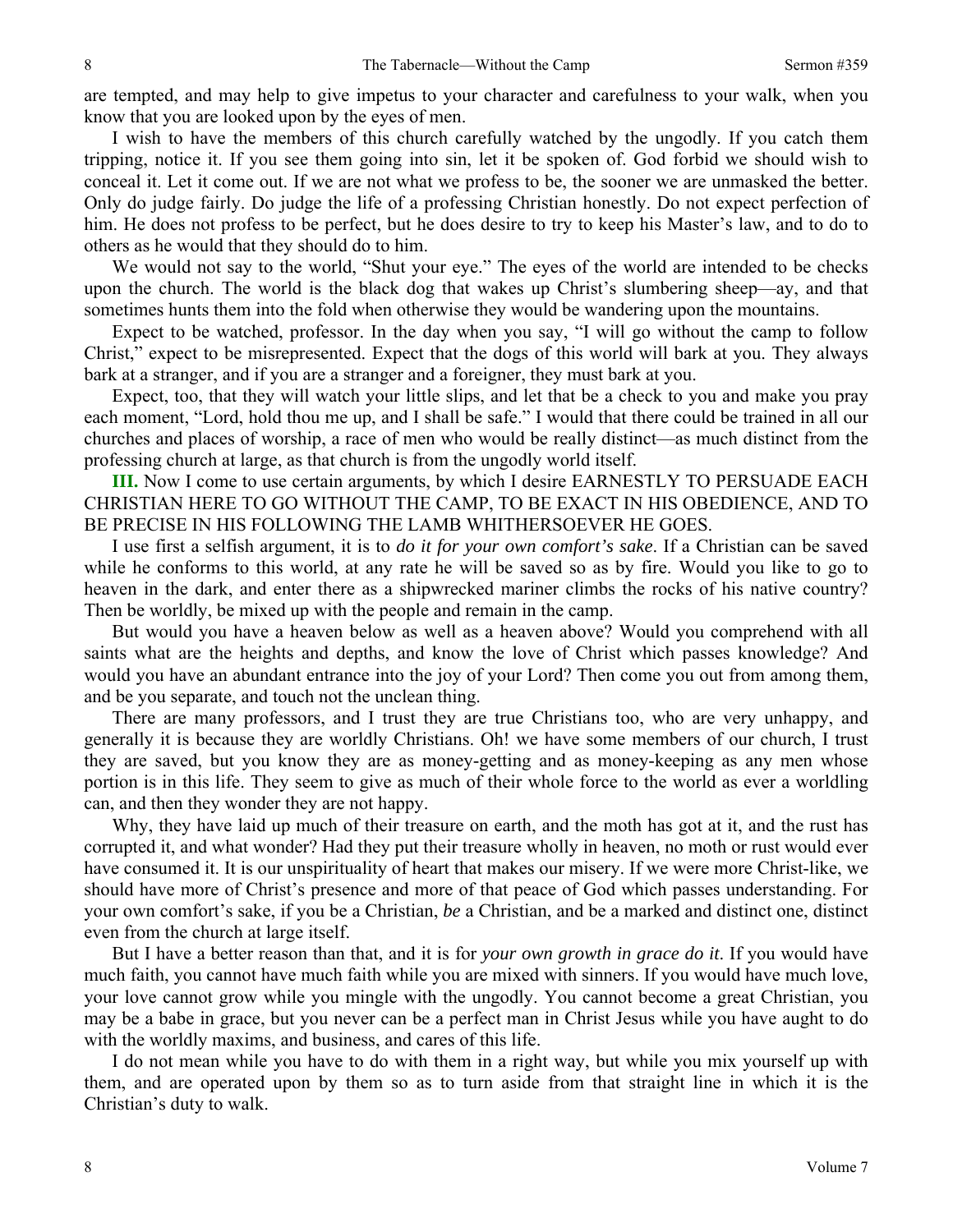Little stones in the shoe make a traveler's walk very uncomfortable, and some of these little practices and little sins as some call them, will make your path to heaven very unhappy. You will very seldom be able to run in God's ways, you will be a mere creeper. It will be a long while before you will bear the image of Him that created you. You will be a marred vessel—perhaps a vessel meant for honor, but marred upon the wheel notwithstanding that, by your mixing up with the customs of the world, and

going with the worldly church, and with the multitude to do evil. But let me put it to you in another way. I beseech you Christian men and women, come right out and be your Master's soldiers wholly *for the church's sake.* It is the few men in the church, and those who have been distinct from her, who have saved the church in all times. Who saved the church in the days of the Reformation?

It was not the good men who were in the midst of the church of Rome. There were very many humble curates in villages, and priests here and there, who were doing their best, I believe, to teach the truth of God, but these men never saved the church of Christ. She would have gone to ruin for all they did for her. It was Luther, and Calvin, and Zwingli, who came right out and said, "No, we will have nothing to do with anti-Christ."

Who saved the church a hundred years ago? Why, I dare to say, it was not those excellent men who in their own places of worship were pursuing their holy calling. But it was those who were first called Methodists—Whitefield and Wesley—the men who said, "This cold age will never do. In this absence of the Spirit of God there can never be a time of blessing to the church." Men looked upon as fanatics, enthusiasts, and heretics, who ought to be excommunicated. They came right out as distinct men, as if they were the particular stars of the sky, and they alone cleft the darkness.

So must it be with us. There must be some among us who care nothing for this world—who dash worldly laws and customs to the ground, and in the name of God and His church, and His truth, are prepared, though we may be embarrassed and hindered by what is called public opinion, to defy public opinion, and do the right and the true, come what may. And you too in your *life* must do what God's ministers must do both with *tongue* and *life*. If the church is to be saved, it is not by men in her, but by the men who seem to go out even from her, to bear Christ's reproach, and do Him service without the camp.

And *for the world's sake,* let me beg you to do thus. Let the church become more and more adulterated with worldliness, let her Christians become more and more conformed to the world, let her lords be bowed down under the bondage and tyranny of worldliness, and what will the church be worth, and what will the world do?

Her salt will have lost its savor, and then the world must rot and putrefy. The church itself can never be the salt of the world, unless there are some particular men who are the salt of the church. Do you then come out. Be singularly exact in your obedience to Christ, be scrupulously observant of all that He commands, be you distinct from the professing world, and so shall you bless the world through the church.

And now, lastly, *for your Master's sake*. What have you and I to do in the camp when He was driven from it? What have we to do with hosannas when He was followed with hootings, "Crucify him, crucify him"? What have I to do in the tent while my Captain lies in the open battlefield? What have we to do to dwell in our ceiled houses and to be peaceful, and to have the smile of men, while Jesus is hounded to His death and nailed to the accursed tree?

By the wounds of Christ, Christian, I beseech you, mortify the flesh with its affections and lusts. By Him who came unto His own and His own received Him not, expect not to be received even by your own. By Him who was the heir and of whom they said, "Let us kill him," I pray you expect the like treatment from the same world. "Shall the servant be above his master, or the disciple above his Lord?" If they call the Master of the house, Beelzebub, what should they say of the servant?

Are you prepared for silken ease when your Master fought to win the crown? Did He die to save you and you not be willing to die to serve Him! Again I say it, what have you to do with making love to that

Volume 7